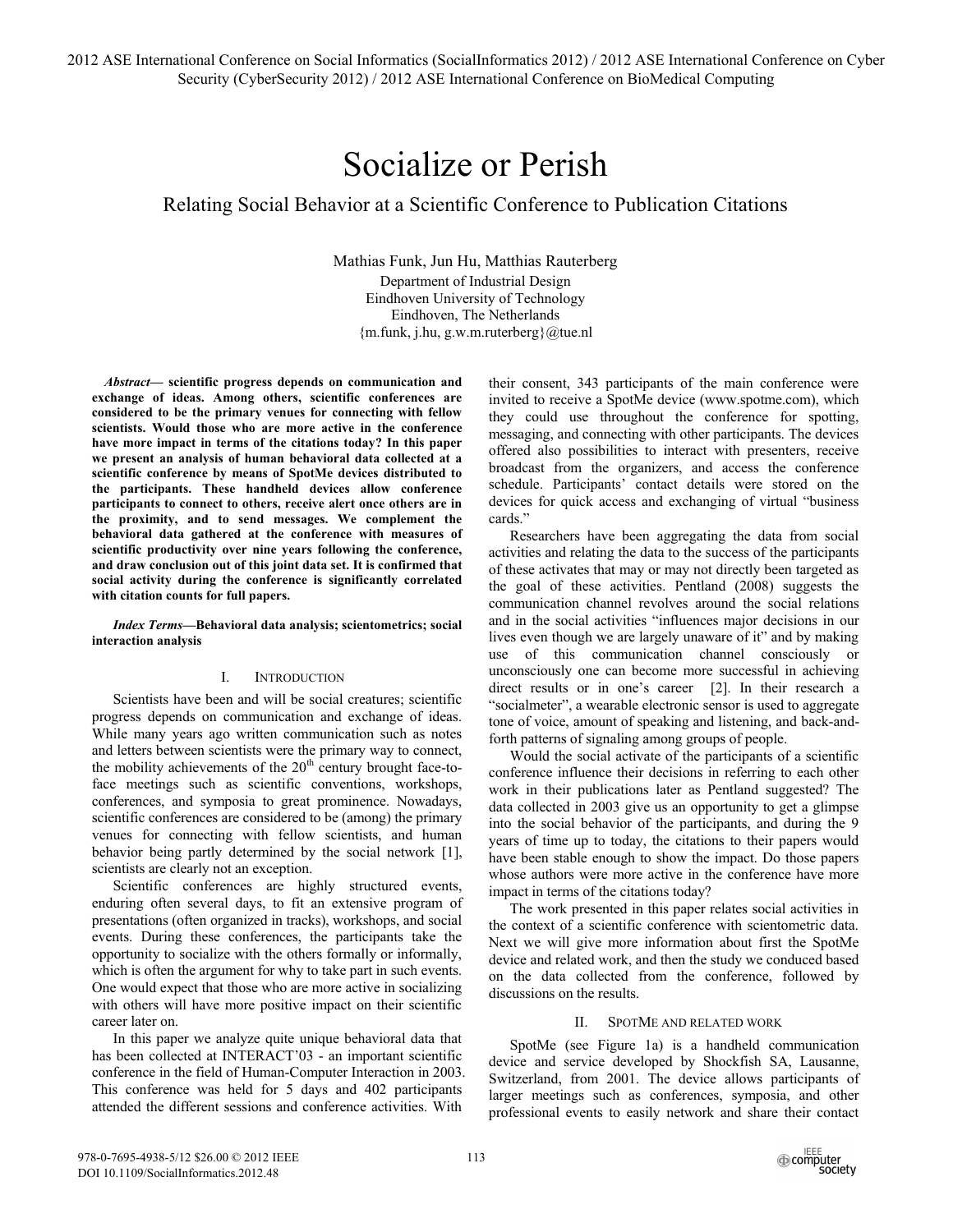details (Figure 1b). The device runs an embedded Linux and communicates with other devices via RF and IR connectivity. Most interestingly, SpotMe supports near-field communication–also called "radar"–such that users in close proximity can "spot" each other. The device supports following functions:

*Database of the participants* provides the list of all the participants that can be browsed through or used for search for a particular person.

*"Radar"* displays the photos and details of all people standing up to 30 meters away.

"*Spot*" notifies the user when a targeted person is close by within 10 meters.

*Messaging* provides the functions similar to Short Message Service for mobile phones, but among the SpotMe users.

*Electronic business cards* can be exchanged through infrared communication.

*Agenda* keeps the users updated with the event program.

Figure 1c shows the graphical user interfaces of some of the above functions.



a. 2003 version used at INTERACT'03



b. Users of SpotMe at meetings

| $\%$                                                | People Navigator                                     | $\circ$                                 | Nigel T. Whiteley                                                                                            |
|-----------------------------------------------------|------------------------------------------------------|-----------------------------------------|--------------------------------------------------------------------------------------------------------------|
| First Name<br>Country<br>Company<br>Industry Sector | Show people by Last Name                             | on radar<br>(•)<br>$n-3$ m              | Nigel T.<br>Whiteley<br>This person is near you<br>now!<br>Press any button to continue<br>Stockholm, Sweden |
| Show participants sorted by name                    |                                                      | $F$ $\rightarrow$ $F$ $\rightarrow$ $K$ | KEEP<br>$\left  \cdot \right\rangle$                                                                         |
| $\boxtimes$                                         | Appointment maker                                    | 甲                                       | Daily Agenda - Monday, July 29th                                                                             |
| Dear Catherine V. Spencer,                          |                                                      | 09:45                                   | The Balance of Power in Politics                                                                             |
| could we meet  - subject -                          |                                                      | 11:30                                   | How Companies Can Be Successful                                                                              |
| from - time -                                       | for breakfast                                        | 11:50                                   | Videoconference with Tom Smith                                                                               |
| on - date -                                         | for lunch                                            | 12:10                                   | Questions & Answers                                                                                          |
| at the - place                                      | I for dinner                                         | 12:30<br>Lunch                          |                                                                                                              |
| <b><i><u>®</u></i></b> comment                      | to discuss                                           | 14 <sup>°</sup>                         | Education between Tradition and Gl                                                                           |
| Best regards.                                       | other                                                | 15:30                                   | Leadership Sessions                                                                                          |
|                                                     | Select subject with up/down buttons, confirm with OK | DETAILS                                 | $\overline{?}$                                                                                               |

c. GUI of SpotMe

Figure 1: SpotMe (pictures taken from the SpotMe Brochure distributed at INTERACT'03)

As stated earlier, the scientific conference, whose participants used SpotMe devices, took place about 9 years ago. The version of the SpotMe handheld device was since replaced but newer version – and now by an iOS app running either on personal or SpotMe-supplied hardware. Obviously, data available for analysis in this paper corresponds to the state of the art about 9 years ago. SpotMe and similar devices have been used in various contexts to investigate the social behavior, but also movement and interaction patterns of people in relatively open settings such as conferences, events, and largescale field studies. Some of these devices operate on Bluetooth profiles [3], such as SocialSense [4] which provides additional social information about people nearby by means of pulling and displaying public profiles of people recognized by their devices. Another project aims at sharing space-time trails [5] via a companion website to which location and sensor data are communicated. A paper by Counts and Geraci (2005) about physical co-presence at events reports on four experiments testing a digital link-back targeting event participants for sharing social events in a social networking software [6].

Other technologies than Bluetooth are also employed, such as with IntelliBadge, an RFID based system that tracks event participants and provides them with location-based services [7]. UberBadge is another badge system to be used at large professional events such as scientific conferences to study human dynamics [8]. The papers mentioned above refer explicitly to SpotMe as a "similar device". Both badge-type of systems differentiate from SpotMe in the physical form and affordances, and allow for a more implicit use than with a hand-held device such as SpotMe. The other related devices differ in terms of services provided and service channel such as companion websites and public displays in connection with tracking devices, e.g. AutoSpeakerID and Ticket2Talk [9, 10]. The authors argue that SpotMe as a handheld device can enrich the conference experience, but is less proactive than a public display. Finally, the use of a system like SpotMe might have also an impact on the acceptance of a conference. Research by various groups suggests that connecting participants during a conference helps in "participant retention" over time [11-20].

We are more interested in the investigation of direct links between scientometrics and human behavior at scientific conferences and other professional events. A strong effect between the social behavior during and after presentation of scientific results, and the actual resulting amount of citations (as an indirect measurement of relevance and popularity of presented results) can be assumed. Therefore, the research presented in this paper strongly relates social activity as measured by SpotMe devices in the context of a scientific conference with scientometric data obtained from analyzing data from the conference proceedings.

Not only the entirety of data might yield interesting results, different paper types are even more interesting in terms of significantly different impact as a related analysis of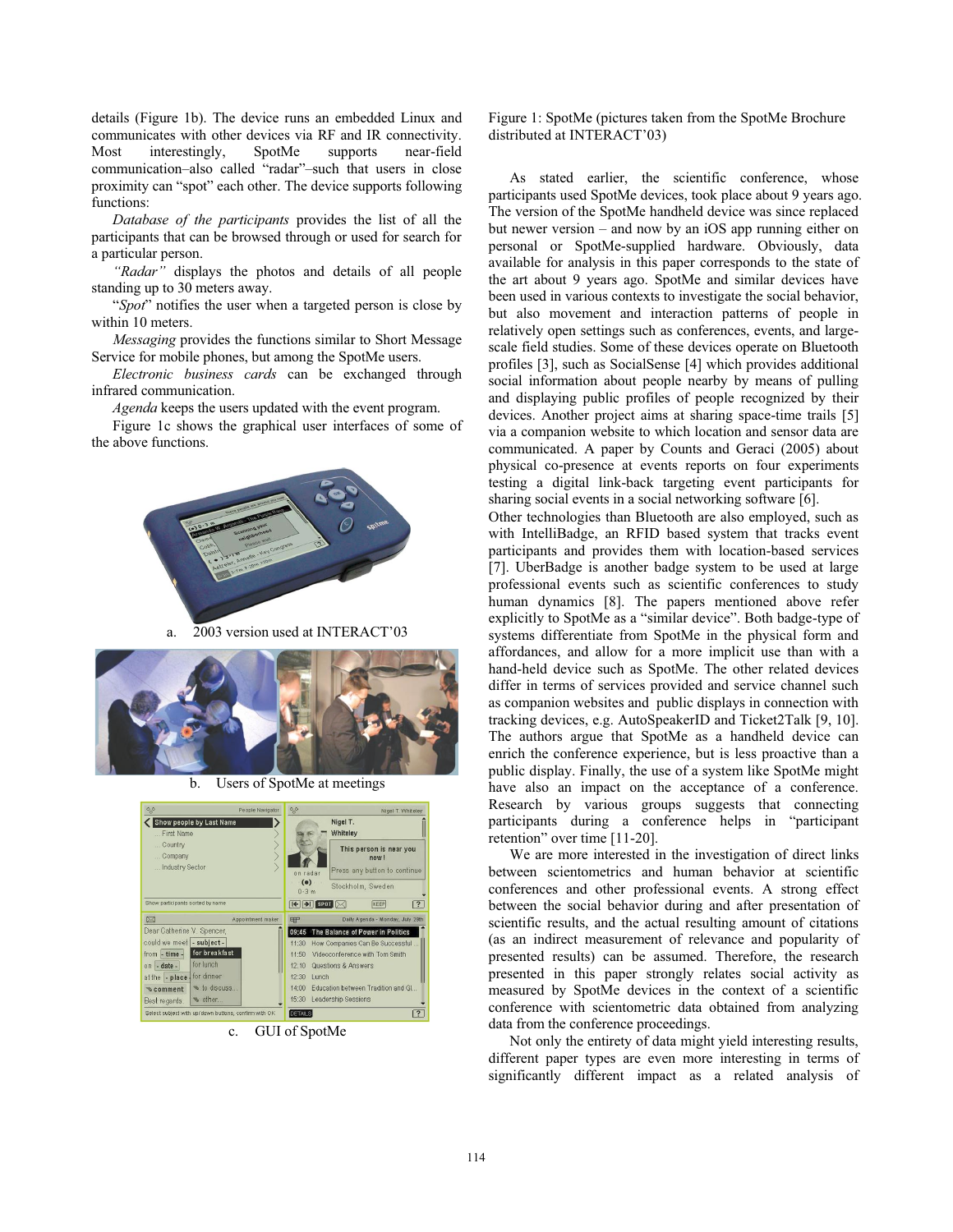conference proceedings done by Bartneck and Hu shows [21]. The scientometric data set can be clustered: the SpotMe data contains different classes of interaction between users that can be weighted against citations of different paper types. While some interactions are directed and stealth (e.g. being alerted when a certain person comes into a radius up to 30 meters), others are openly involving the face-to-face interaction (e.g. exchanging business cards).

This research aims not only at insights for conference participants, how to best act and which actions to avoid at scientific conferences, but also research by Henderson et al. (2009) suggests multiple strategies for conference organizers to maximize the bibliometric impact, among which are devices stimulating networking and communication such as SpotMe [22]. This is even more relevant as our research presented in this paper investigates whether certain interactions with certain peers at a conference might pay off in terms of citations.

#### III. STUDY

As indicated by the related work shown above, scientific conference as professional events are prominent venues for discussion, networking, and in the end preparing and conducting joint research activities, from exploring the current state of art, informing oneself about recent findings and spotting emerging trends. Presentation of work and reception of works of other and further elaboration thereof in personal communication is crucial for the advancement of science, and last but not least a major stepping-stone for academic careers.

The study presented in this paper is unique in the sense that it connects social interaction, communication and symptoms of networking during INTERACT'03 with bibliometrics obtained from the conference proceedings [23], namely the citation counts of the conference papers. The citation counts per paper were obtained manually using the paper title and author names in Google Scholar (scholar.google.com) queries as this proved to be the best approach for reliable citation counts. As an example, the paper

> M. Rauterberg, M. Janse, and P. Vinken, "User-System-Interaction Design Program: an Overview," in INTERACT'03, Zurich, 2003, pp. 1069-1070.

is searched using a strict title and author matching string as following:

> "User-System-Interaction Design Program: an overven author:Rauterberg author:Vinken

Our assumption is that certain social activities of conference participants using SpotMe have an impact on the citation counts of their papers which will receive later on. So our null hypothesis *H0* is:

> *H0: Social activities by the authors using SpotMe at INTERACT'03 do not matter for the citation counts of their papers later on.*

The proceedings of INTERACT'03 included in total 224 publications of which 84 are full papers, 62 are short papers. The rest (in total 78) included summaries or abstracts of posters, panels, demos, keynotes, doctorial consortium, as well as introduction to HCI organizations and Special Interest Groups. Before acquiring the data and analyzing it we assumed differences between different types of papers, e.g. full, short and the rest, since full papers have usually more impact than short ones. An analysis of the ACM CHI proceedings by Bartneck and Hu (2009) supports this ([21], p.703 in the proceedings) : "The bibliometric analysis shows that the papers in the main proceedings (mean  $= 40.167$ ) are significantly (F(1,6295) = 308.253,  $p < 0.001$ ) more cited than the papers in the extended abstracts (mean  $= 11.917$ )." Taking this into account the null hypothesis needs to be refined for the three different types of papers – full, short, and the rest of the papers – as  $H0_F$ ,  $H0_S$ , and  $H0_R$  respectively.

> *H0F: Social activities by the authors of the full papers using SpotMe at INTERACT'03 do not matter for the citation counts of their papers later on.*

> *H0S: Social activities by the authors of the short papers using SpotMe at INTERACT'03 do not matter for the citation counts of their papers later on.*

> *H0R: Social activities by the authors of the other papers using SpotMe at INTERACT'03 do not matter for the citation counts of their papers later on.*

## IV. METHOD

In the analysis we relate social interaction activities as observed by SpotMe devices during the conference in 2003 and the accumulated citations of the scientific papers presented at the conference. This became possible by combining paper author names with SpotMe user data. Naturally, not all paper authors were present at the conference and not all SpotMe users were actual authors, but given these sets a sufficiently large intersection subset can be obtained and used for investigation. The subset contained the data related to 213 publications (82 full papers, 59 short papers and 72 other papers). In the following, a detailed account of the used data is provided:

#### *A. SpotMe data*

The SpotMe data used in this research was gathered in 2003, and made available for use long after the conference. The SpotMe data files, each of which contains a table of commaseparated values, are equivalents of database tables, for instance, for messages sent or business card exchanges between different SpotMe users, which are identified with a unique system-wide ID. With the complete set of raw logging data, the particular mappings between different tables were reconstructed. Some of these tables can be linked by means of timestamps and participant identifiers. After this step, in which a preliminary database was created, the initial SpotMe data was matched against the overall list of conference participants to enrich the social interaction data by title (if given), institution,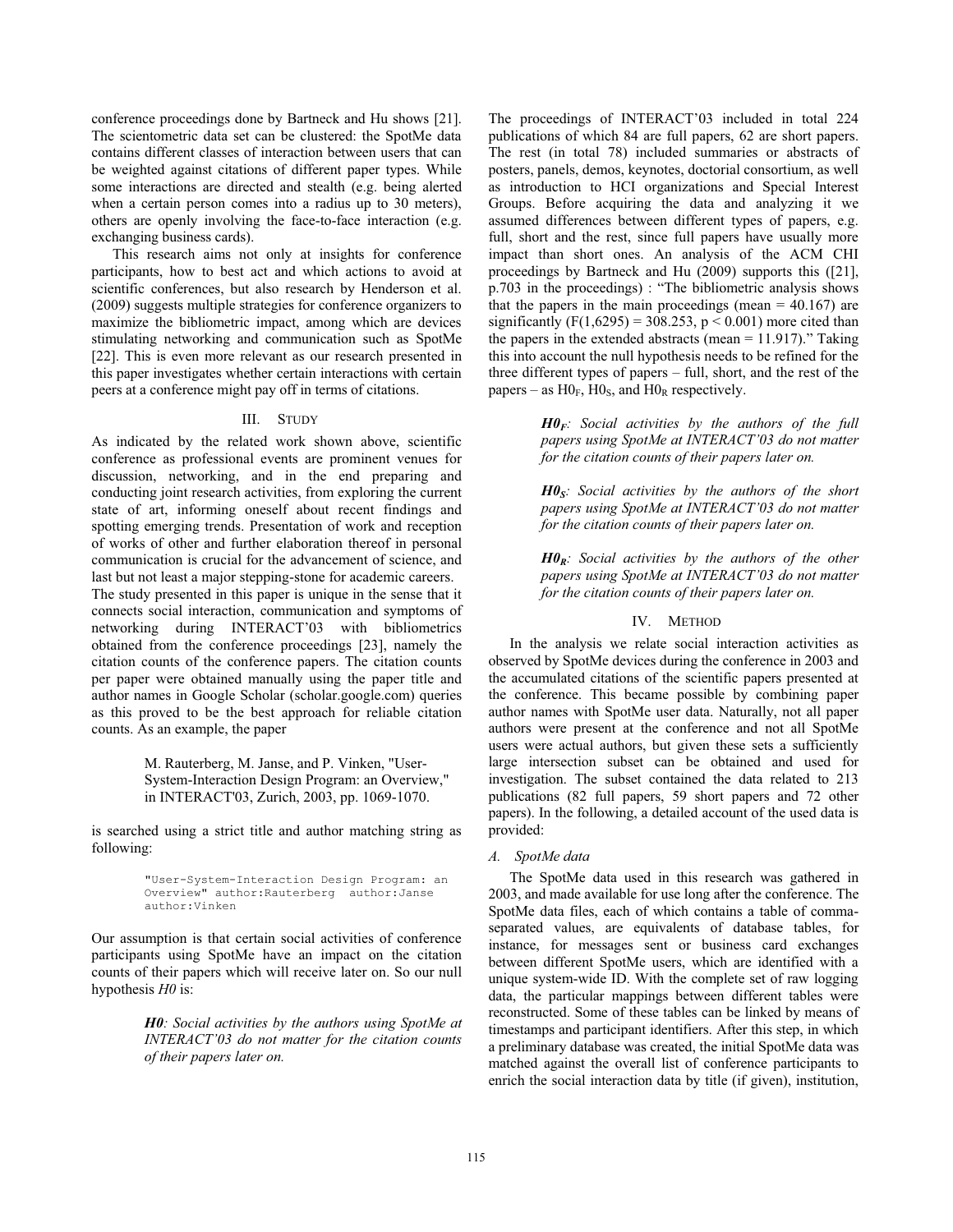country, and gender. The resulting database forms the basis for the following analysis.

In the context of this analysis we focus on a subset of data available from the SpotMe devices, and therein, certain possible social interaction activities as explained below:

- 1. *Looking for*: Another participant's name is entered and the device will alert the user with her name and photo if the looked-for participant comes close (a few meters (0-10m) radius). We distinguish the direction of interaction: person A looking for person B is different than person B looking for person A.
- 2. *Spotting*: After another participant's name is entered and the device alerts the user (and show name and photo) because the looked-for participant comes close (inside a radius of 30 meters), a "spotted" event is logged. We do not distinguish the direction of interaction for spotting people as two directional but equivalent events are created upon a spotting.
- 3. *Messaging*: Participants can send short messages to other participants. While data allows to reason about the participants involved in a messaging event as well as the time the message is sent, the content of messages is not available due to privacy reasons. Also directionality plays a role in this mode of interaction. Sender and receivers of messages are distinguished.
- 4. *Introducing*: Participants can exchange their contact details stored on the SpotMe device. This interaction requires both participants involved in the exchange to be in close proximity. In this mode of interaction, directionality is not recorded, since the technical exchange of data is preceded by a verbal initiation and introduction.

The four different modes of interaction can be ordered by degree of contact needed: looking for people is the least intrusive activity and can be performed by person A without person B knowing about it. Spotting and messaging activities can be carried out by person A without actually meeting and talking to person B. Looking for and spotting is less active than messaging, as it can be a completely stealth activity. Messaging clearly involves the awareness of both persons, and introductions require even a face-to-face moment similar to traditional business card exchanges. A business card exchange, the fourth activity, can be seen as the most formal activity and it involves people being connected and residing in the same space.

## *B. Scientometric data*

Participants of the conference (N=343) who could be matched in both the SpotMe data and the official participants list form the basis of the analysis in this paper  $(N=213)$ . These names could be matched to the list of authors of conference papers in the official proceedings such that citation counts could be reliably obtained by querying Google Scholar with the exact publication title and list of authors. The queries were conducted on August 9, 2012.

## *C. Combining SpotMe and scientometric data*

We correlate different metrics of SpotMe activity with a paper's citation count, by looking at two groups given a particular paper P:

- - *Authors of the same paper P (AOSP)*: all authors mentioned in the authors section of the published paper, taken from the conference proceedings
- - *All other participants (!AOSP)*: all conference participants, authors of other papers or not, who are not among the authors of paper P

A paper has one or more authors who might or not be fully present at the conference. From the SpotMe data, the count of authors present at the conference could be derived together with the SpotMe interaction metrics as described above, in total 12 metrics per conference paper P plus its citations:

- - *Citation:* the amount of citations paper, received after being presented and published, from 2003 onwards till 2012, measured by querying Google Scholar.
- - *AOSP present at the conference*: subset of AOSP, including the authors present at conference and using a SpotMe device
- - *Messages sent among AOSP vs. !AOSP*: amount of text messages sent from AOSP to AOSP vs. text messages sent from AOSP to !AOSP
- - *Looking for AOSP vs. !AOSP*: Spotting alerts requested by AOSP for AOSP vs. alerts requested by AOSP for !AOSP
- - *Spotting AOSP vs. !AOSP*: Spotting alerts received by AOSP for AOSP vs. alerts requested by AOSP for !AOSP
- $\bullet$  *Business card exchanges among AOSP vs. !AOSP*: amount of exchanged business cards between AOSP vs. exchanges between AOSP and !AOSP
- - *Total amount among AOSP vs. !AOSP :* total amount of the social interaction activities (messaging, looking for, spotting and business card exchange) among AOSP vs. the activities with !AOSP.
- - *Total amount of all*: total amount of the social interaction activities by the authors of the same paper.

We also decided to split group the conference publications into three large groups: *full* papers (N=82), *short* papers (referenced as such in the proceedings, N=59), and all other publications as *the rest* (N=72): keynotes, doctoral consortium papers, posters, video papers, interactive experiences, tutorials, workshops, panels, organizational overview, HCI societies worldwide, special interest groups, and system demonstrations. According to the conference proceedings, 672 authors collaborated in total. Split by paper type there are 269 authors for full papers, 180 authors for short papers, and 233 authors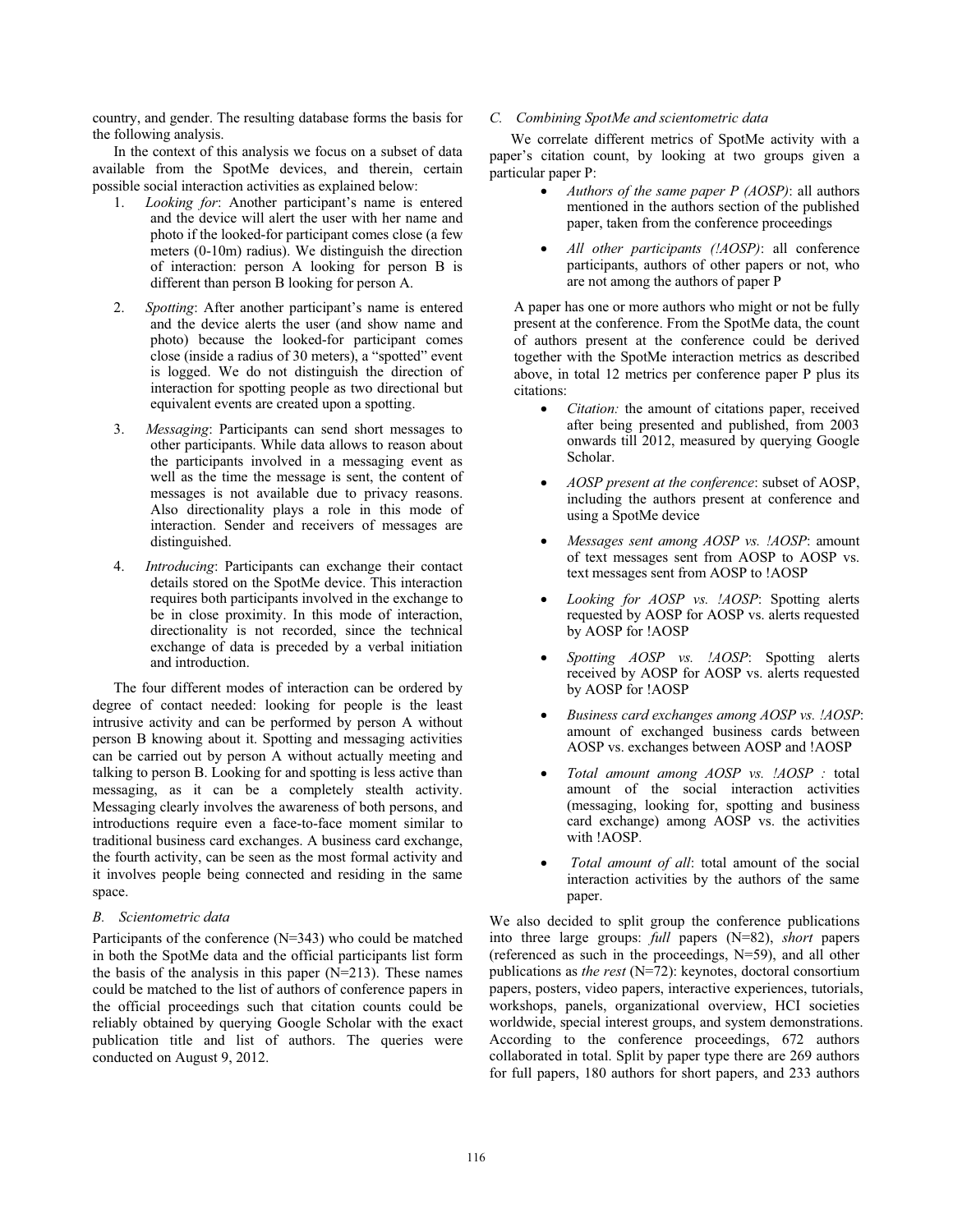for the rest. According to the data we collected, 302 authors of these papers participated in the conference, including 105 full paper authors, 81 short paper authors and 116 for the rest.

## V. RESULTS

For the statistical analysis we will approach it in two steps: the first step is to test whether there are significant differences between the means of the citations in relation to the types of the paper (full, short, the rest), therefore, a one-way Analysis of Variance (ANOVA) is conducted. The second step is to test the hypothesis given in section III, so a Spearman's rho test was done on the SpotMe data about social activities and the citation counts. Spearman's rho was applied considering that all variables have an interval scale, the descriptive statistics in Table 4 - Table 7 in the appendix show that the variables are not normally distributed, and the correlation is expected to be monotonic and should not be sensitive to outliers. According to Bonett and Wright (2000) [24], the sample size requirements for the Spearman's rho test are met.

#### *A. Differences in paper types*

The descriptive statistical summary of the citations, the number of the authors, and the authors actually participated in the conferences per paper type is shown in Table 1. One-way ANOVA was conducted to see whether there is a significant difference in the means of these variables. ANOVA indicates strongly that the null hypothesis of no differences in the means of the citations between the types of the papers can be rejected  $(F = 13.763, p < 0.001)$ . In other words, ANOVA indicates significant differences: full papers tend to have significantly more citations over years than short papers; and the same difference can be observed between short papers and the rest.

ANOVA does not show significant difference in the number of the authors, but it does show significant difference in the number of the authors actually attended the conference  $(F =$ 4.791,  $p = 0.009$ ). Interestingly enough, less authors from the full papers attended the conference than other types, although the difference in the means does not seem to be really big.

Table 1. Descriptive summary according to paper types

| Paper     |     |       | Citations    |      | Number of<br>authors | Authors at<br>conference |              |
|-----------|-----|-------|--------------|------|----------------------|--------------------------|--------------|
| N<br>type |     | Mean  | Std.<br>Dev. | Mean | Std.Dev.             | Mean                     | Std.<br>Dev. |
| full      | 82  | 29.13 | 42.822       |      | 1.839                | 1.28                     | .634         |
| short     | 59  | 12.22 | 35.888       | 2.95 | 1.916                | 1.37                     | .554         |
| the rest  | 72  | 1.78  | 4.098        | 2.96 | 2.624                | 1.61                     | .797         |
| Total     | 213 | 15.20 | 34.603       | 3.06 | 2.149                | 1.42                     | .686         |

#### *B. Correlation of activity and citation counts*

Spearman's rho was conducted first on all the papers to see whether there is a correlation between the social interaction activities and the citation counts (Table 2). Only the number of AOSP present at the conference was negatively correlated to the citation counts (Coefficient =  $-0.177$ ,  $p = 0.01$ ). The coefficient is moderate. But the hypothesis H0 cannot be rejected, if we count in all types of the papers.

Table 2. Correlation of SpotMe activities with citations of all papers (N=213)

|                                    | Coefficient | p (2-tailed) |
|------------------------------------|-------------|--------------|
| AOSP present at the conference     | $-177$      | .010         |
| Messages sent among AOSP           | $-0.085$    | .219         |
| Messages sent to !AOSP             | .055        | .422         |
| Looking for AOSP                   | $-.080$     | .246         |
| Looking for !AOSP                  | .043        | .528         |
| <b>Spotting AOSP</b>               | $-.081$     | .237         |
| Spotting !AOSP                     | .029        | .673         |
| Business card exchanges with AOSP  | $-.033$     | .633         |
| Business card exchanges with !AOSP | .061        | .375         |
| Total amount among AOSP            | $-.071$     | .300         |
| Total amount with !AOSP            | .048        | .486         |
| Total amount of all                | .026        | .707         |

At this point we suspect the significantly differed citation counts between paper types could indicate a different result for different paper types. Spearman's rho was then conducted on all there paper types. No significant correlation between the social interaction activities and the paper citation counts were found for the short papers and the rest. Hence the null hypotheses  $H_0$ <sub>s</sub> and  $H_0$ <sub>R</sub> cannot be rejected. But interesting results were observed for the full papers (Table 3).

Table 3. Correlation of SpotMe activities with citations of full papers (N=82)

|                                    | Coefficient | p (2-tailed) |
|------------------------------------|-------------|--------------|
| AOSP present at the conference     | .100        | .370         |
| Messages sent among AOSP           | .199        | .073         |
| Messages sent to !AOSP             | .251        | .023         |
| Looking for AOSP                   | .176        | .114         |
| Looking for !AOSP                  | .248        | .025         |
| <b>Spotting AOSP</b>               | .174        | .119         |
| Spotting !AOSP                     | .253        | .022         |
| Business card exchanges with AOSP  | .224        | .043         |
| Business card exchanges with !AOSP | .182        | .101         |
| Total amount among AOSP            | .219        | .048         |
| Total amount with !AOSP            | .237        | .032         |
| Total amount of all                | .230        | .037         |

For full papers, most of the SpotMe social activities with !AOSP are positively correlated with the situation counts, including "Messages sent to !AOSP" (Coefficient =  $0.251$ , p = 0.023), "Looking for !AOSP" (Coefficient =  $0.248$ , p =  $0.025$ ), "Spotting ! $AOSP$ " (Coefficient = 0,253, p = 0.022). "Business" card exchange with AOSP" is also correlated with the citation counts (Coefficient =0.224,  $p = 0.043$ ). Overall, no matter whether the social interaction is among AOSP or with! AOSP, or all together, the total amount of the social interaction activities is positively correlated to the citation count (Coefficient =  $0.219$ ,  $p = 0.048$ ; Coefficient =  $0.237$ ,  $p = 0.32$ ; Coefficient =  $0.230$ ,  $p = 0.037$  respectively). The null hypothesis  $HO_F$ , which assumes that there is no correlation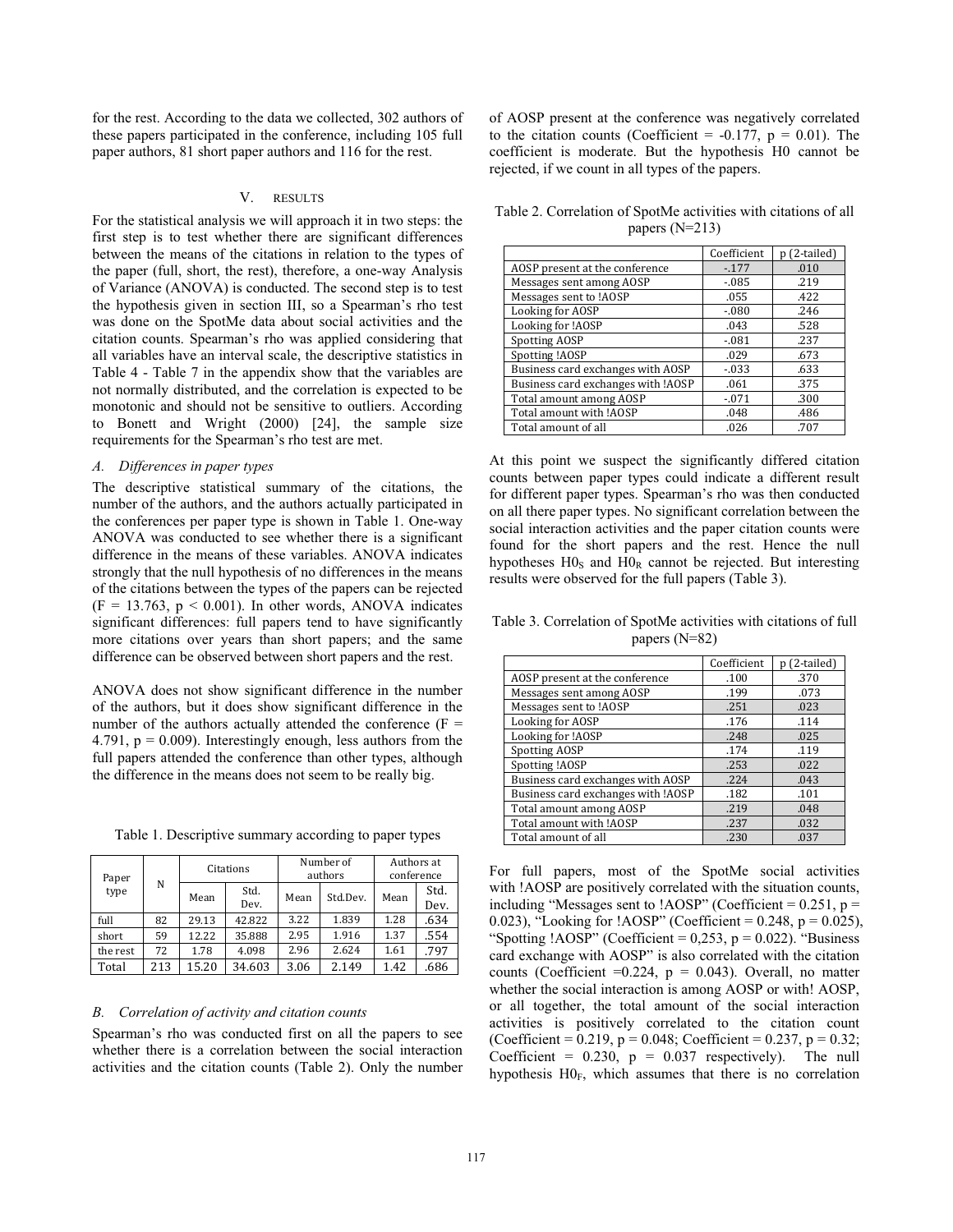between the SpotMe social activities and the citation counts of the full papers can be rejected, if we observe the total amount of activities or in specific categories of these activities.

#### VI. INTERPRETATION AND DISCUSSION

## *A. Differences in paper types*

The results of the ANOVA on the citations according to the paper types show significant influence of the type of the paper on the number of the citations. Full papers outperform the other types and, in comparison, publishing one-page summaries of interactive demos or even keynote speeches have a much weaker impact in terms of citations. Even a short paper is better, for its content is more comprehensive hence more valuable for the others. Notice that this analysis does not yet take into account the social activities with the SpotMe device, which suggests that no matter how active the authors can be at the conference, the overall citation impact of a onepage summary in conference proceedings will have hardly the same impact as full or short papers. This might be obvious, but it indicates clearly that the authors should not expect higher citation numbers from the interactive demos and from the one-page summaries of the keynote speeches, although these conference activities are interesting for the participants and are valuable for a conference to attract participants.

No significant difference was found in terms of the number of the co-authors among different paper types. But it seems that the authors of short and other papers were more eager to show up at the conference. There can be many reasons to be speculated, one of which could be that the authors of the short papers are more motivated to show the community their work on progress, to get the feedback and input, and to establish their professional network [25, 26].

## *B. Correlation of activity and citation counts*

The analysis of the correlation between the social interaction activities and the citations shows that only social interaction activities by the authors of the full papers matter. From all these statistically significant corrections in Table 3, one observes that most of the specific categories of SpotMe social activities with !AOSP, which means the authors spend their time on socializing with the authors of the other papers, has a positive influence on the number of the citations of the paper, except the activities in exchanging the business cards. Furthermore, the total amount of such social activities is correlated with the citation counts. It suggests that the authors of the full papers, who spend their time on socializing with others at conferences, will receive higher numbers of citations to their papers later on.

One of the reasons that other non-significant categories of the social activities in Table 3, especially those activities among AOSP, is that the number of the authors of the same paper present at the conference is very limited as shown in Table 1. With not more than 2 authors per paper present at the

conference, there is not much of social interaction among them to be expected.

From the ANOVA results we have already found that the short papers and the rest are significantly less cited than full papers. From the Spearman's rho test there is no correlation found between the social activities and the citations in these two types of papers. Short papers are usually shortened versions of originally submitted long papers, so we can assume that the actual amount of scientific content is roughly the same as with long papers, however the amount of the content to be received by the readers is less. As we know, correlation does not imply causation. However, one may speculate that no matter how active or inactive the authors are in socializing, if the papers do not provide enough content for sharing as full papers do, it simply does not matter, at least in terms of citations.

It is not to imply a causal relation between the social behavior of the authors and the amount of citations to their papers, as the selection of "good" researches as full paper authors is independent of their social behavior. However one may speculate that the full paper authors are more self-confident and therefore can easily approach others, and that they do have better language skills as shown in their papers and therefore they are less hesitant to contact others.

If we look at each type of the papers separately, the number of the authors of the same paper present at the conference has no correlation with the citations to the paper, no matter which type of the paper it is. Worse, if we put all the papers together, the number is negatively correlated to the citations as Table 2 shows. One might argue that more authors of the same paper participating in the same conference might help them network with others, but the benefit of doing so is not observed in our correlation analysis, at least to the citations to their paper.

One could have noticed the fourth SpotME feature, business cards exchanges, is rarely used and then mostly only for !AOSP. It has either no influence on the analysis, or a different effect as the Spearman's rho on the full paper citations. Possibly the amount of these samples collected from the SpotMe device was not enough for a strong statistical analysis.

This study is a first attempt to analyze this corpus of data and there were omissions: as the data set is a join of three different data sets (SpotMe data, conference registration, and citation data) we investigated the intersection of these three sets and communication inside and outside this intersection, but not (yet) all possible combinations between other intersections of, for instance, SpotMe data and citation data only and others sets respectively–to avoid a combinatorial explosion. Also, a paper appearing both as full paper and as video paper was treated special: since no citations could be obtained for the two instances individually, we counted the citations for the full paper instance and zero citations for the video paper instance,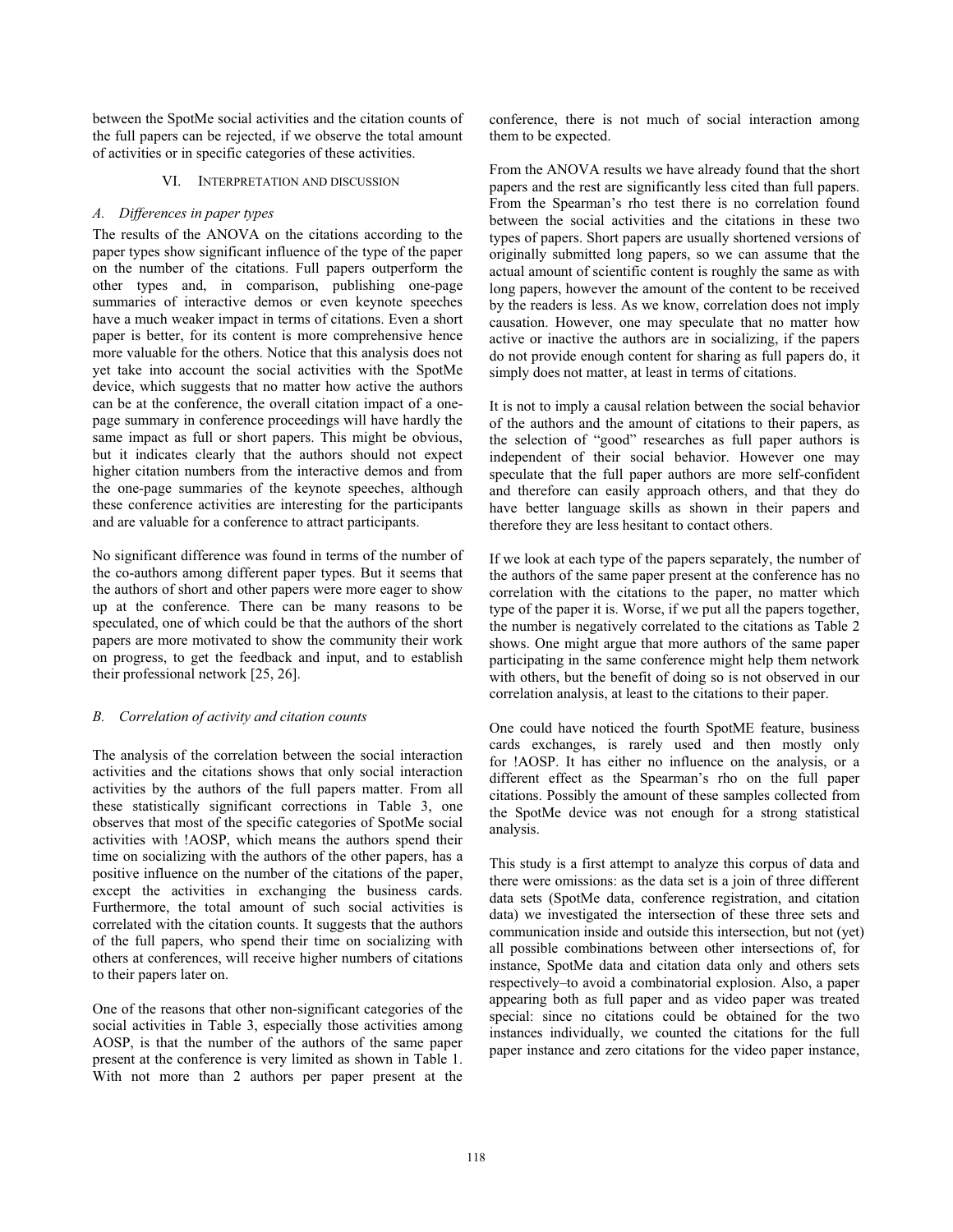while leaving the joined SpotMe data in place for both instances.

## VII. CONCLUSION

The combination of SpotMe data and bibliometrics obtained from the conference proceedings, yielded good results: social activity during the conference is significantly correlated with citation counts for full papers – and in this case, a positive correlation could be observed. However, it is important to note that it matters who one talks to. From the analysis it becomes clear that the participants of scientific conferences should not spend too much of their social efforts on sticking with their coauthors, but instead with other people. So: One should not spend precious conference time on people one knows very well, especially one's co-authors, but on getting to know the others, or one's paper will be less cited.

As the conference data set is much richer than what was reported on in this paper, there will be follow-up studies about more specific interaction patterns and more differentiated conference participants behavior on the one hand, and relating this to more extensive scientometrics such as the development of participants' h-index over time.

The results of this study do not only have an impact for researchers as the guests of a scientific conference, but also for the organizers of such professional events as the facilitators of academic discourse and networking. By making a scientific conference a great venue to meet new(!) peers and talk about each other's research, the overall and sustained conference experience can be boosted, which is a strong factor in the decision whether to come back for the successor conference.

#### VIII. ACKNOWLEDGEMENTS

We would like to thank the participants of the INTERACT2003 conference for their willingness and efforts in familiarizing with and using the SpotMe devices, as well as the organizers of this event and the SpotMe company for kindly providing us with registration data. We would also like to thank Zheng Joyce Wang from School of Communication, The Ohio State University, for her comments on the early draft of this paper and her insights into the future research.

#### IX. APPENDIX: DESCRIPTIVIES

Table 4: Data related to all papers (N=213)

|                                      | Min      | Max | Mean  | Std.<br>Dev. | Skewness | Kurtosis |
|--------------------------------------|----------|-----|-------|--------------|----------|----------|
| Citations                            | $\Omega$ | 275 | 15.20 | 34.603       | 4.859    | 27.696   |
| AOSP present<br>at the<br>conference | 1        | 5   | 1.42  | .686         | 1.892    | 4.388    |
| Messages sent<br>among AOSP          | $\Omega$ | 36  | .67   | 2.881        | 9.343    | 108.434  |
| Messages sent<br>to !AOSP            | $\Omega$ | 302 | 7.48  | 29.274       | 9.521    | 93.769   |
| Looking for<br><b>AOSP</b>           | $\Omega$ | 21  | 1.23  | 3.565        | 3.310    | 11.072   |
| Looking<br>for !AOSP                 | $\theta$ | 214 | 15.43 | 25.149       | 4.183    | 23.865   |
| Spotting AOSP                        | $\theta$ | 13  | .82   | 2.371        | 3.352    | 11.164   |

| Spotting !AOSP                           | $\Omega$ | 113 | 10.31 | 15.667 | 3.349 | 14.119 |
|------------------------------------------|----------|-----|-------|--------|-------|--------|
| Business card<br>exchanges with          | $\Omega$ | 5   | .13   | .542   | 5.286 | 34.830 |
| <b>AOSP</b>                              |          |     |       |        |       |        |
| Business card<br>exchanges<br>with !AOSP | $\Omega$ | 16  | 1.50  | 2.310  | 2.666 | 9.923  |
| Total amount<br>among AOSP               | $\Omega$ | 66  | 2.85  | 8.377  | 4.012 | 19.928 |
| Total amount<br>with !AOSP               | $\Omega$ | 499 | 34.71 | 60.782 | 5.069 | 32.423 |
| Total amount<br>of all                   | $\Omega$ | 499 | 37.56 | 62.890 | 4.633 | 27.692 |

| Table 5: Data related to full papers $(N=82)$ |  |  |  |
|-----------------------------------------------|--|--|--|
|-----------------------------------------------|--|--|--|

|                      | Min          | Max                     | Mean  | Std.   | Skewness | Kurtosis |
|----------------------|--------------|-------------------------|-------|--------|----------|----------|
|                      |              |                         |       | Dev.   |          |          |
| Citations            | $\mathbf{1}$ | 13                      | 3.22  | 1.839  | 2.364    | 9.185    |
| AOSP present         | $\mathbf{1}$ | 5                       | 1.28  | .634   | 3.269    | 14.448   |
| at the               |              |                         |       |        |          |          |
| conference           |              |                         |       |        |          |          |
| Messages sent        | $\theta$     | 36                      | .70   | 4.075  | 8.280    | 71.842   |
| among AOSP           |              |                         |       |        |          |          |
| Messages sent        | $\theta$     | 298                     | 8.65  | 33.074 | 8.487    | 74.801   |
| to !AOSP             |              |                         |       |        |          |          |
| Looking for          | $\theta$     | 19                      | 1.23  | 4.016  | 3.300    | 9.821    |
| <b>AOSP</b>          |              |                         |       |        |          |          |
| Looking              | $\theta$     | 110                     | 13.23 | 17.200 | 2.844    | 11.878   |
| for !AOSP            |              |                         |       |        |          |          |
| Spotting AOSP        | $\theta$     | 13                      | .80   | 2.696  | 3.431    | 10.761   |
| Spotting !AOSP       | $\theta$     | 78                      | 8.78  | 11.756 | 3.115    | 14.322   |
| <b>Business card</b> | $\theta$     | $\overline{\mathbf{c}}$ | .09   | .391   | 4.599    | 20.147   |
| exchanges with       |              |                         |       |        |          |          |
| <b>AOSP</b>          |              |                         |       |        |          |          |
| Business card        | $\theta$     | 12                      | 1.55  | 2.138  | 2.358    | 7.246    |
| exchanges            |              |                         |       |        |          |          |
| with !AOSP           |              |                         |       |        |          |          |
| Total amount         | $\theta$     | 66                      | 2.82  | 9.890  | 4.478    | 22.774   |
| among AOSP           |              |                         |       |        |          |          |
| Total amount         | $\theta$     | 487                     | 32.21 | 57.760 | 6.264    | 48.191   |
| with !AOSP           |              |                         |       |        |          |          |
| Total amount         | $\theta$     | 487                     | 35.02 | 60.152 | 5.534    | 39.619   |
| of all               |              |                         |       |        |          |          |

Table 6: Data related to short papers (N=59)

|                | Min      | Max | Mean  | Std.   | Skewness | Kurtosis |
|----------------|----------|-----|-------|--------|----------|----------|
|                |          |     |       | Dev.   |          |          |
| Citations      | $\theta$ | 275 | 12.22 | 35.888 | 7.007    | 51.817   |
| AOSP present   | 1        | 3   | 1.37  | .554   | 1.158    | .404     |
| at the         |          |     |       |        |          |          |
| conference     |          |     |       |        |          |          |
| Messages sent  | $\Omega$ | 12  | .58   | 1.967  | 4.293    | 20.732   |
| among AOSP     |          |     |       |        |          |          |
| Messages sent  | $\Omega$ | 302 | 8.47  | 39.110 | 7.540    | 57.505   |
| to !AOSP       |          |     |       |        |          |          |
| Looking for    | $\Omega$ | 10  | .51   | 1.623  | 4.406    | 21.984   |
| <b>AOSP</b>    |          |     |       |        |          |          |
| Looking        | $\Omega$ | 152 | 15.37 | 26.837 | 3.470    | 13.865   |
| for !AOSP      |          |     |       |        |          |          |
| Spotting AOSP  | $\Omega$ | 8   | .39   | 1.232  | 4.643    | 25.628   |
| Spotting !AOSP | $\theta$ | 81  | 10.41 | 16.694 | 2.897    | 9.047    |
| Business card  | $\Omega$ | 2   | .03   | .260   | 7.681    | 59.000   |
| exchanges with |          |     |       |        |          |          |
| <b>AOSP</b>    |          |     |       |        |          |          |
| Business card  | $\Omega$ | 16  | 1.42  | 2.673  | 3.485    | 15.371   |
| exchanges      |          |     |       |        |          |          |
| with !AOSP     |          |     |       |        |          |          |
| Total amount   | $\theta$ | 30  | 1.51  | 4.804  | 4.417    | 22.454   |